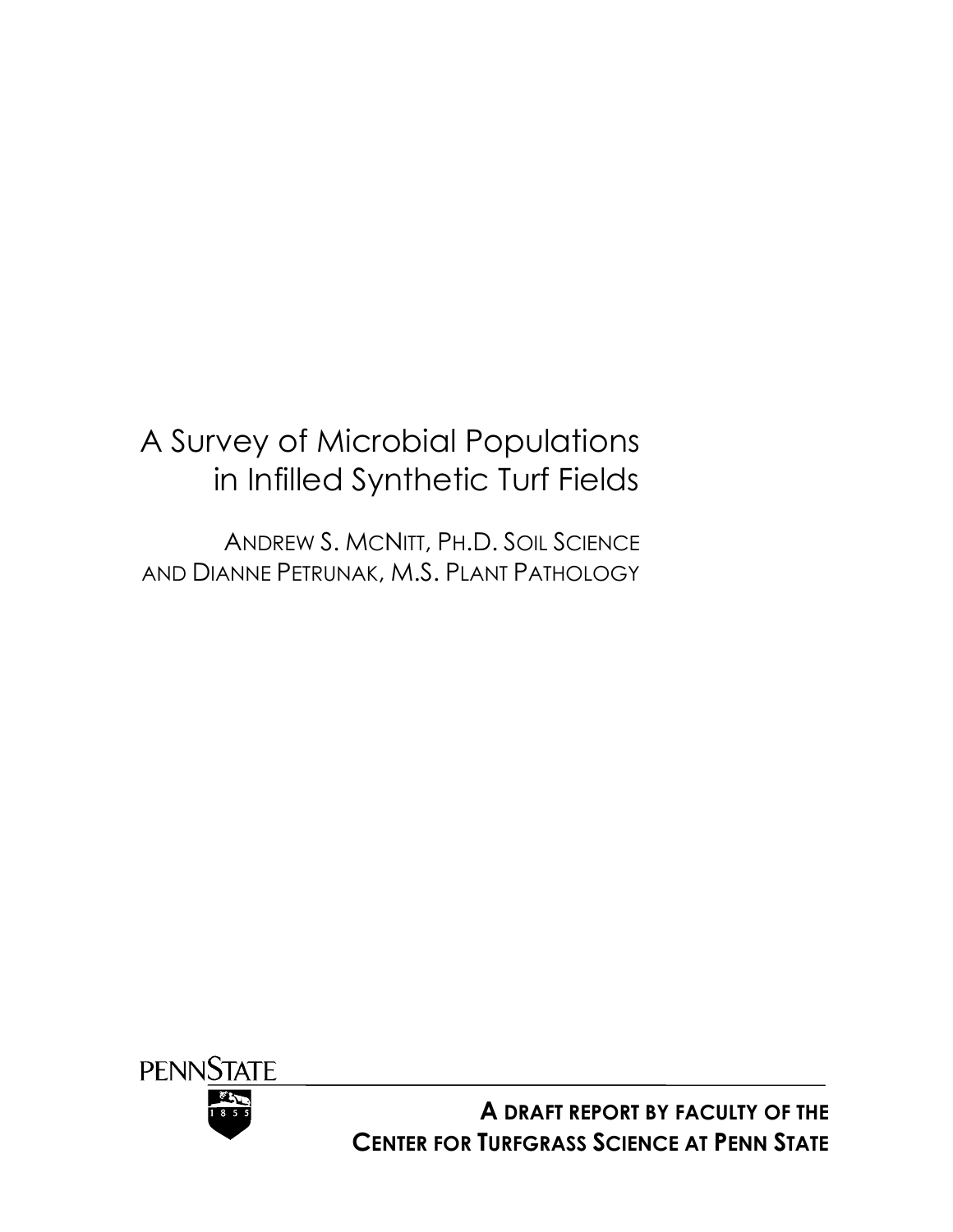# **A Survey of Microbial Populations in Infilled Synthetic Turf Fields**

# **Introduction**

*Staphylococcus aureus* is a bacterium that is a common inhabitant of human skin and can cause various types of skin or soft tissue infections (Marples, et al, 1990)*. S. aureus* has also been implicated in certain types of food poisoning (Bennet and Lancette, 1998) and in serious medical problems such as toxic shock syndrome. Strains of *S. aureus* that are resistant to common antibiotics are becoming more common, particularly in medical settings. There have been reports recently of methicillin-resistant *S. aureus* causing infection in athletes (Begier, et al, 2004). With the increase in athlete infections, there is growing concern regarding the role of infilled turf systems (Seppa, 2005). While there is some indication that the source of these bacteria may be more closely associated with locker room activity than with the infill system (Begier, et al, 2004; Kazakova, et al, 2005), conclusive evidence is not currently available.

The objective of this survey was to determine the microbial population of several infilled synthetic turf systems as well as natural turfgrass fields. In addition, other surfaces from public areas and from an athletic training facility were also sampled. Colonies suspected to be *S. aureus* were positively or negatively identified.

### **Materials & Methods**

### Sample Collection

All samples in this study were collected between June 15 and June 30, 2006. Infilled synthetic turf systems were located at facilities in Pennsylvania and were in use by all levels of play ranging from elementary to professional athletes. Crumb rubber samples were collected from both a 'high use' and a 'low use' area of each field. A 'high use' area typically was a goal mouth or, for a football only field, an area between the 30- and 40-yard lines between the hash marks. A 'low use' area was typically an area toward the edge of the field (but within the field of play) or an end zone. Approximately 2-3 ml of crumb rubber were removed from each area of the field using a sterile test tube inserted directly into the infill. Pile fiber samples were also collected from many fields by clipping several fibers from the backing and transferring the fibers to a sterile test tube. Samples were stored in a cooler and processed as soon after collection as possible.

### Sample Processing

Approximately 0.075 g of crumb rubber was transferred to a test tube containing 10 ml sterile 0.1% peptone broth. The sample was agitated for 30 seconds. Serial dilutions of each sample were plated up to  $10<sup>3</sup>$  on both R2A agar for total organism populations and Baird-Parker agar, a selective media for *Staphylococcus* (Bennet and Lancette, 1998). Duplicate platings were made for each media and each dilution. Petri plates were parafilmed and incubated at room temperature and colony counts were made 72 hours after processing. Samples on Baird-Parker agar were also observed again after 5 days. Calculations were then made to determine the number of colony forming units (CFU) per gram of crumb rubber.

For comparison purposes, soil samples were also collected from a native soil and a sand based natural turfgrass athletic field. Samples were processed in the same manner as the crumb rubber samples with 0.2 grams of soil being used for processing.

### Sampling of Other Surfaces

Samples were collected from common surfaces in public areas as well as from various surfaces in an athletic training area. Samples were collected by swabbing surfaces with sterile cotton swabs. Random individuals were also tested by swabbing hands and/ or face. Both R2A and Baird-Parker agar plates were wiped with the sterile swabs. Plates were incubated at room temperature and colony counts were conducted after 72 hours for R2A agar and again at 5 days for Baird-Parker media.

### Identification of *Staphylococcus aureus* colonies

Gram stains and latex agglutination tests (Essers and Radebold, 1980) were performed on colonies suspected of being *S. aureus*. Several potential *S. aureus* colonies isolated from hand and facial swabs were also included in the testing.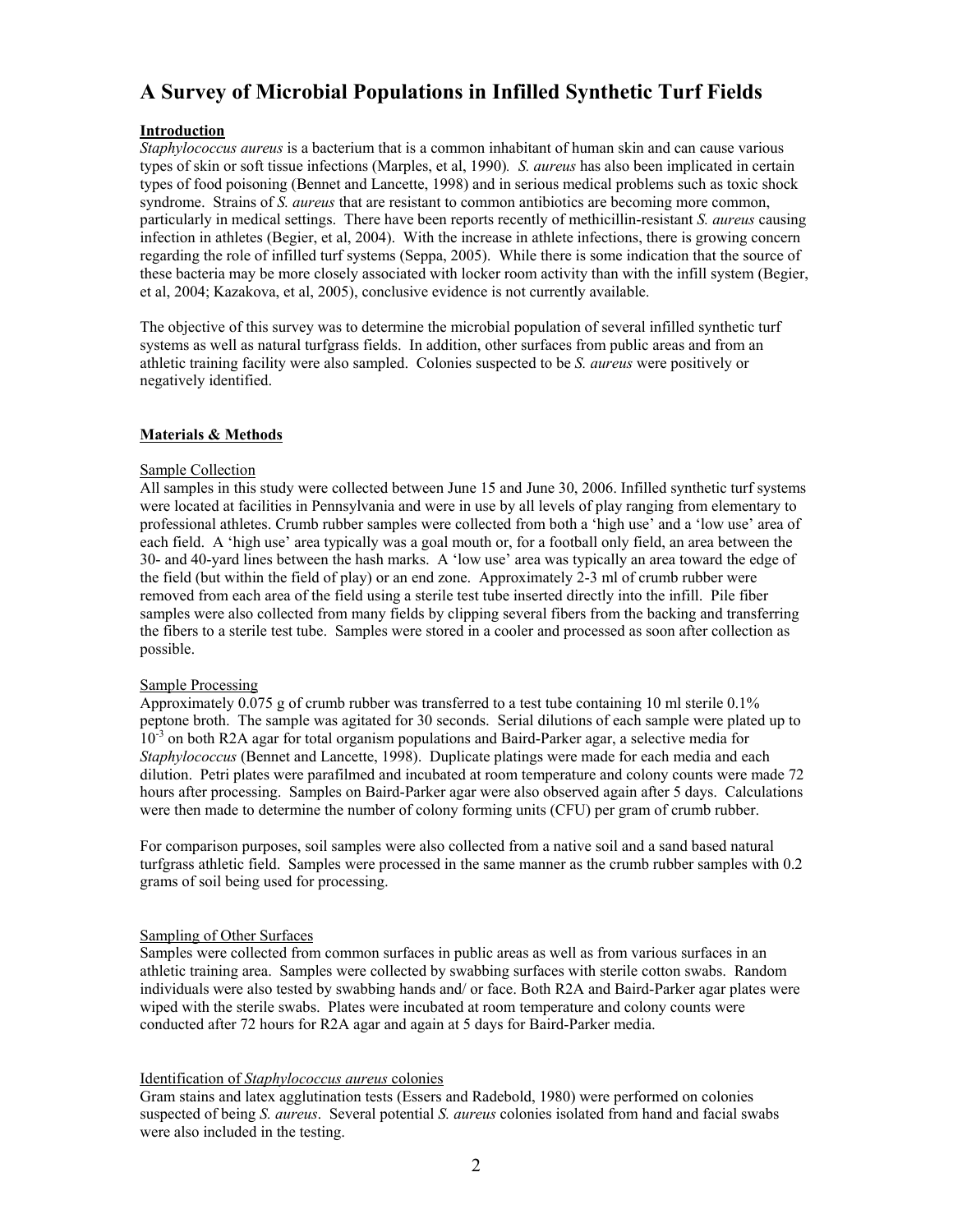# **Results** Field Samples

The results of total microbial populations are shown in Table 1. While microbes exist in the infill media the number was low compared to natural turfgrass field soils. It should be remembered that microbes tend to be present on most surfaces humans come in contact with and the simple presence of microbes should not be cause for concern. In fact, many products on the market claim to boost the microbial populations of natural turfgrass soils with higher microbial populations considered to be beneficial.

| Field $ID#^1$           | Product                 | CFU/ g crumb rubber |
|-------------------------|-------------------------|---------------------|
| 1H                      | 100% crumb rubber       | 20200               |
| 1L                      | 100% crumb rubber       | 32667               |
| 2H                      | Crumb rubber - Sand mix | 3533                |
| 2L                      | Crumb rubber - Sand mix | 133                 |
| 3H                      | Crumb rubber - Sand mix | 3467                |
| 3L                      | Crumb rubber - Sand mix | 13133               |
| 4H                      | 100% crumb rubber       | 9467                |
| 4L                      | 100% crumb rubber       | 30267               |
| 5H                      | Crumb rubber - Sand mix | 18867               |
| 5L                      | Crumb rubber - Sand mix | 8333                |
| 6H                      | Crumb rubber - Sand mix | 267                 |
| 6L                      | Crumb rubber - Sand mix | 28333               |
| 7H                      | Crumb rubber - Sand mix | 4800                |
| 7L                      | Crumb rubber - Sand mix | 55333               |
| 8H                      | Crumb rubber - Sand mix | 4867                |
| 8L                      | Crumb rubber - Sand mix | 24133               |
| 9H                      | 100% crumb rubber       | 9800                |
| 9L                      | 100% crumb rubber       | 17867               |
| 10H*                    | Crumb rubber - Sand mix | $\boldsymbol{0}$    |
| $10L*$                  | Crumb rubber - Sand mix | 67                  |
| 11H                     | Crumb rubber - Sand mix | 33200               |
| 11L                     | Crumb rubber - Sand mix | 28000               |
| 12H                     | 100% crumb rubber       | 333                 |
| 12L                     | 100% crumb rubber       | 800                 |
| 13H*                    | 100% crumb rubber       | 267                 |
| $13L*$                  | 100% crumb rubber       | 67                  |
| 14H                     | 100% crumb rubber       | 8267                |
| 15H                     | Crumb rubber - Sand mix | 8600                |
| 15L                     | Crumb rubber - Sand mix | 3867                |
| 16H*                    | $100\%$ crumb rubber    | 200                 |
| $16L*$                  | 100% crumb rubber       | 0                   |
| 17H                     | Crumb rubber - Sand mix | 0                   |
| 17L                     | Crumb rubber - Sand mix | 7267                |
| 18H                     | 100% crumb rubber       | 5000                |
| 18L                     | $100\%$ crumb rubber    | 5533                |
| 18H                     | Crumb rubber - Sand mix | 53067               |
| 18L                     | Crumb rubber - Sand mix | 80000               |
| 20H                     | Crumb rubber - Sand mix | 54333               |
| 20L                     | Crumb rubber - Sand mix | 8867                |
| Native soil (silt loam) |                         | 259500              |

Table 1. Colony forming units (CFU) detected on R2A media per gram of crumb rubber.

Sand based soil 309500<br>  $1 H =$  sample collected from higher use area of field

 $L =$ sample collected from lower use area of field

\* = sample collected from indoor field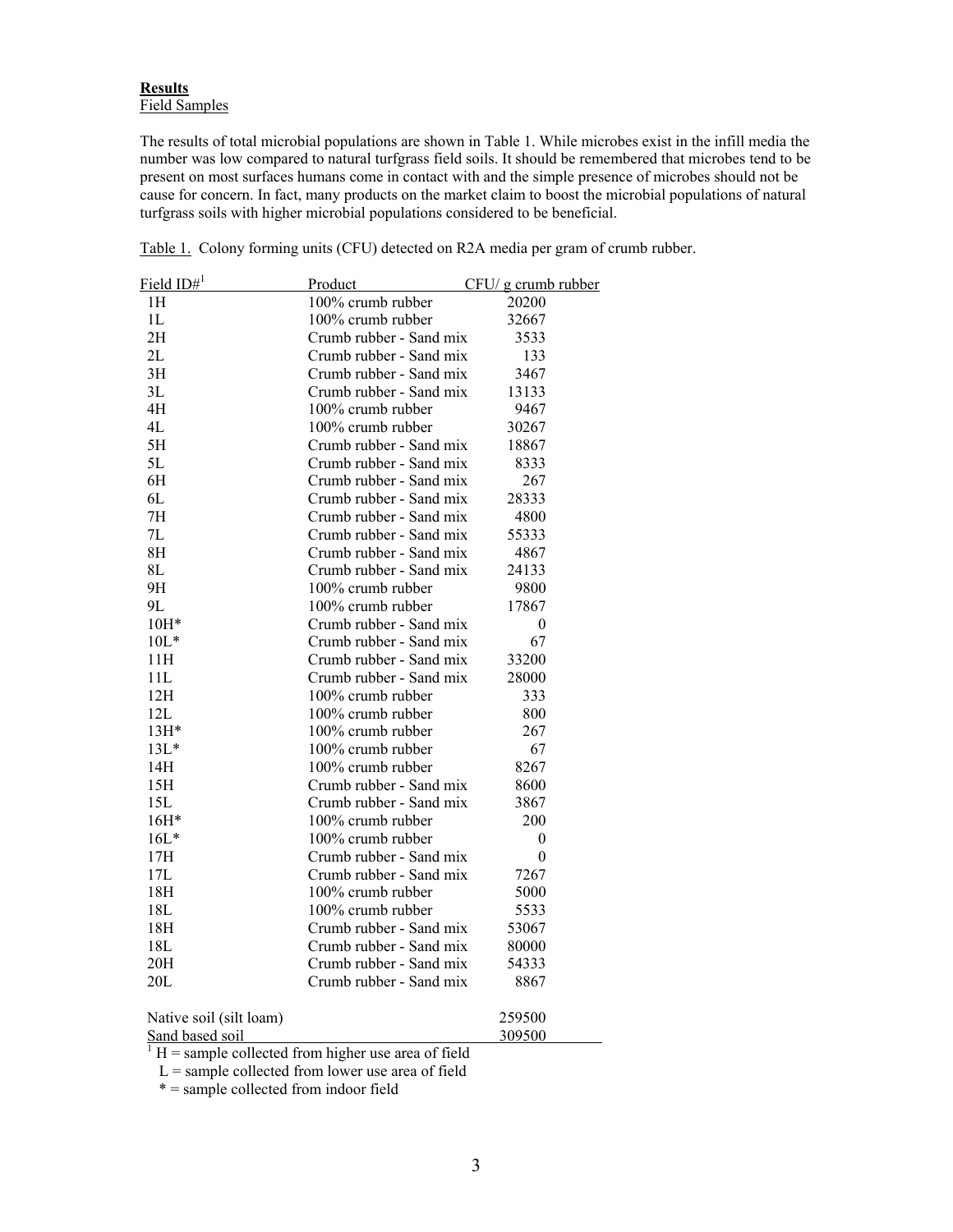Pile fiber samples were also collected from several fields. CFUs for fiber samples range from 200-2933 CFUs per fiber sample (2 fibers approximately 1 cm long) indicating that the fibers alone generally exhibited lower microbial populations compared to the infill.

Microbial colonies isolated from field samples generally included both fungi and bacteria. Some fields had predominantly one organism type while other fields contained a variety of organisms. In order to positively identify the presence of S. aureus, three procedures were used. No colonies isolated from any crumb rubber or fiber samples tested positive for *S. aureus* via selective media, gram stain or latex agglutination tests.

#### Other Surfaces

Surfaces other than athletic playing surfaces were tested for the presence of microbes and *S. aureus*. These surfaces are not granulated and thus the results are listed in Table 2 as total colony number as opposed to CFU per gram of granulated material.

Table 2. Number of colonies per swab detected on R2A media from various sources in public spaces and an athletic training facility.

| Source                          | Colony number |
|---------------------------------|---------------|
| Public areas                    |               |
| Computer mouse                  | $> \! 600$    |
| Elevator button                 | 155           |
| Outside door handle             | 80            |
| Computer keyboard               | 33            |
| Athletic training facility      |               |
| Cold pool                       | 24            |
| Blocking pads*                  | 130           |
| Sauna                           | 536           |
| Football*                       | 142           |
| Weight equipment 1*             | 62            |
| Weight equipment 2 <sup>*</sup> | 414           |
| Towel hamper                    | 103           |
| Stretching table                | 14            |
| Used towels*                    | 29            |
| Trash can for drink cups        | 205           |
| *Sampled immediately after use  |               |

4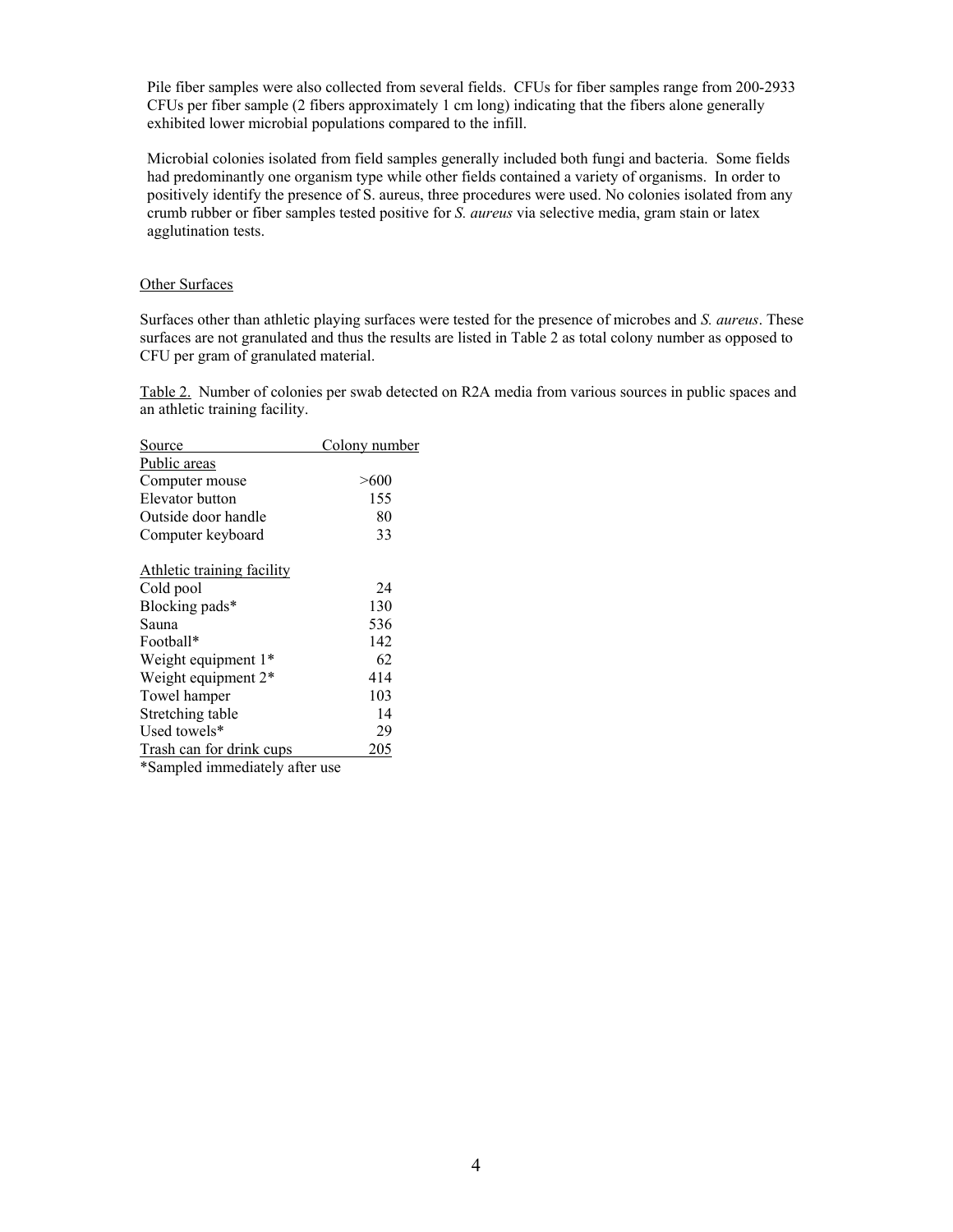|  | Table 3. Surfaces that tested positive $(+)$ for S. <i>aureus</i> colonies per swab detected. |  |  |  |  |
|--|-----------------------------------------------------------------------------------------------|--|--|--|--|
|--|-----------------------------------------------------------------------------------------------|--|--|--|--|

| <u>Source</u>                   | Colony number      |
|---------------------------------|--------------------|
| Public areas                    |                    |
| Human hands                     | $\hspace{0.1mm} +$ |
| Human faces                     | $^+$               |
| Computer mouse                  |                    |
| Elevator button                 |                    |
| Outside door handle             |                    |
| Computer keyboard               |                    |
|                                 |                    |
| Athletic training facility      |                    |
| Natural turfgrass playing field |                    |
| Synthetic turf playing field    |                    |
| Cold pool                       |                    |
| Blocking pads*                  | $^+$               |
| Sauna                           |                    |
| Football*                       |                    |
| Weight equipment 1*             | $^{+}$             |
| Weight equipment 2 <sup>*</sup> | $^{+}$             |
| Towel hamper                    |                    |
| Stretching table                | $^{+}$             |
| Used towels*                    | $^+$               |
| Trash can for drink cups        |                    |

\*Sampled immediately after use

Microbial colonies isolated from surfaces included a mixture of fungi and bacteria. Colonies from the trash can were predominantly fungi. While not specifically identified, all colonies from the sauna swab appeared to be the same. *S. aureus* was positively identified from several samples including towels, blocking pads, weight equipment, and the stretching table. In addition, *S. aureus* was positively identified from every facial and hand swabs done.

#### **Discussion**

Considering the data in Table 1, the number of total colonies detected varied considerably between sites. In most cases, the number of total microbes at a given site was similar for both high use and low use areas of the field. In general, indoor fields tended to have lower overall microbial populations (0-7267 CFU) than outdoor fields. At one facility where indoor and outdoor fields were sampled on the same day, the indoor fields contained 0-67 CFU/g crumb rubber, while the outdoor field contained  $2.8\text{-}3.3\times10^4$  CFU/g crumb rubber. While indoor fields represent only 20% of the fields sampled in this study a consistent trend is apparent.

Total microbial populations for the two natural turf athletic fields were an order of magnitude higher than populations for the infill systems with the highest numbers. Also, observationally, there appeared to be a greater diversity in the types of organisms isolated from soil samples than crumb rubber samples. However, no specific determinations of any cultures were made other than to positively or negatively identify *S. aureus*.

One factor that may influence total microbial populations of infill surfaces is use. Of the 11 fields with at least one subsample having greater than  $1x10^4$  CFU/g crumb rubber, one of those fields had been heavily used within 7 days of sampling and two fields had been used within 24 hours of sampling. Tracking microbial population fluctuations of a field over time may be of interest.

It is perhaps not surprising that no *S. aureus* colonies were found on any fields, given that the temperature range for growth of *S. aureus* is 7-48°C, with the optimal temperature for growth being 37°C (Baird-Parker, 1990). Surface temperatures of infill surfaces outdoors often exceed the temperature range of *S. aureus* (McNitt, 2005). However, high surface temperatures do not explain the relatively low numbers of total microbes on indoor playing surfaces. These low numbers may, in part, be explained by the permanently very low moisture content of indoor infilled surfaces.